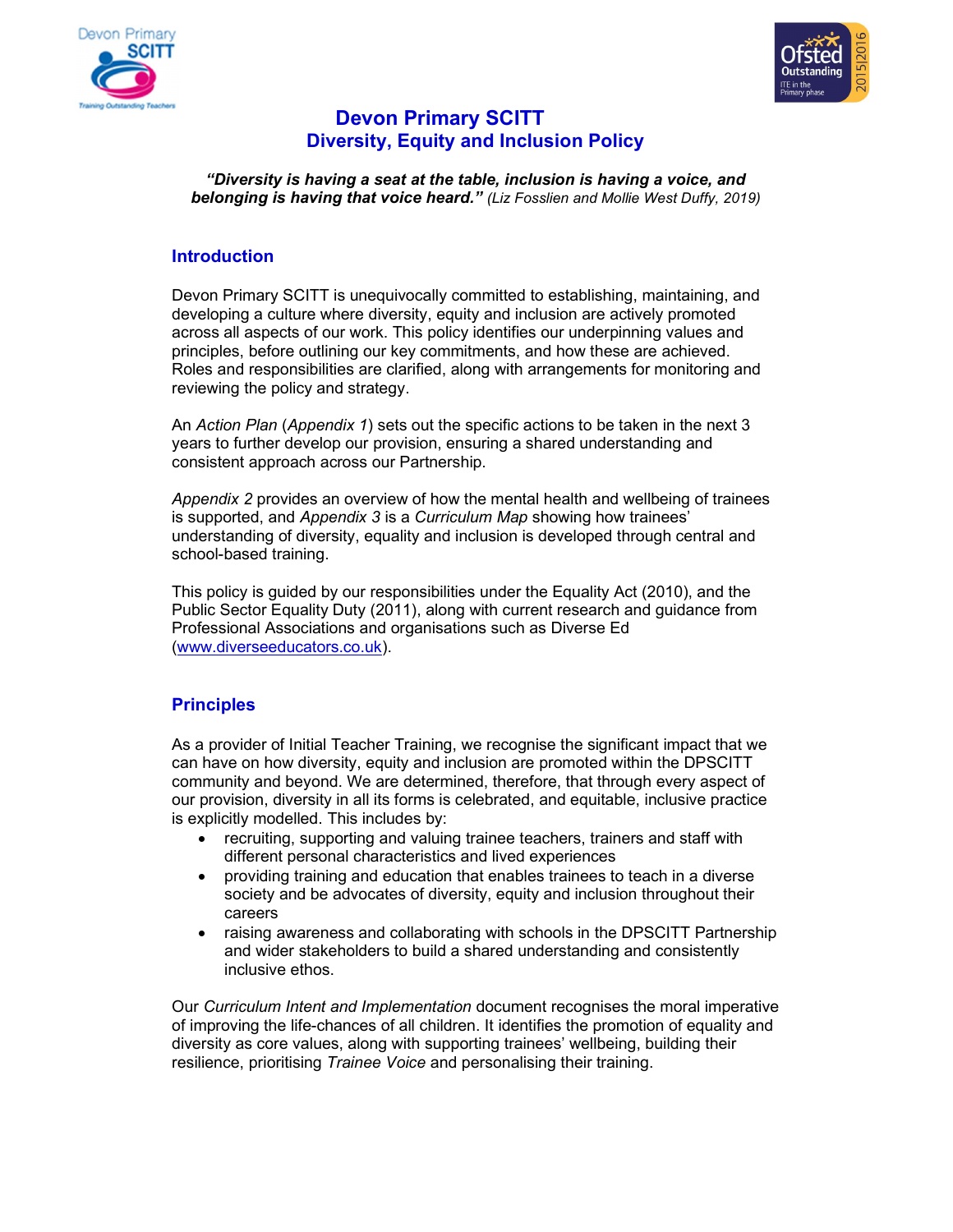# **Commitments**

The values and principles outlined above inform our commitment to:

- Recruit, welcome and treat all trainees, staff and trainers fairly and equitably, regardless of the protected characteristics of age, gender, race, disability, religion, sexual orientation, gender reassignment, marital status and pregnancy/maternity
- Cater for economic and neurological variation and support individual wellbeing and mental health needs - see Appendix 2
- Develop, maintain and support an ethos and culture of diversity, equity and inclusion across the partnership, where all individuals are recognised to be of equal value and are able to make the best use of their skills
- Encourage and value the diversity of trainee teachers and staff within the partnership, celebrating differences and using these positively to develop our own understanding
- Ensure that all of our activities contribute directly or indirectly to the promotion of diversity, equity and inclusion
- Make reasonable adjustments to our policies, programmes and activities where needed to ensure equality of opportunity for individuals and groups
- Challenge discrimination of any kind, including (but not limited to) that based on the protected characteristics
- Ensure we meet, and where possible exceed, all legal requirements for ensuring equality of opportunity and promoting diversity, through our work.

# How the Commitments are Achieved

Whilst the values, principles, and commitments above inform all aspects of DPSCITT's business, they are achieved in specific areas of provision as follows:

### Design and Implementation of DPSCITT Policies

In developing and reviewing policies and practices, we consider the potential impacts of proposals on diversity and equality of opportunity to remove any aspects that could contribute to potential direct or indirect discrimination or disadvantage.

This policy should be read alongside the following DPSCITT policies that directly address our diversity and equity principles:

- Recruitment and Selection Policy
- Safeguarding Policy
- Safe Working Practices Policy
- Trainee Code of Conduct (Section 7 of the Programme Handbook, which includes information about the Complaints Procedure and Hardship Fund)
- Trainee Causing Concern Policy

And the following Tarka Learning Partnership policies which have been adopted by DPSCITT:

- Staff Code of Conduct
- Staff Disciplinary Policy & Procedure
- Complaints Policy
- Dignity at Work
- Adoption, Maternity, Paternity, Shared Parental and Parental Policy
- Flexible Working Policy
- Staff Grievance Policy
- Managing Sickness Absence Policy
- Special Leave Policy
- Performance Appraisal Policy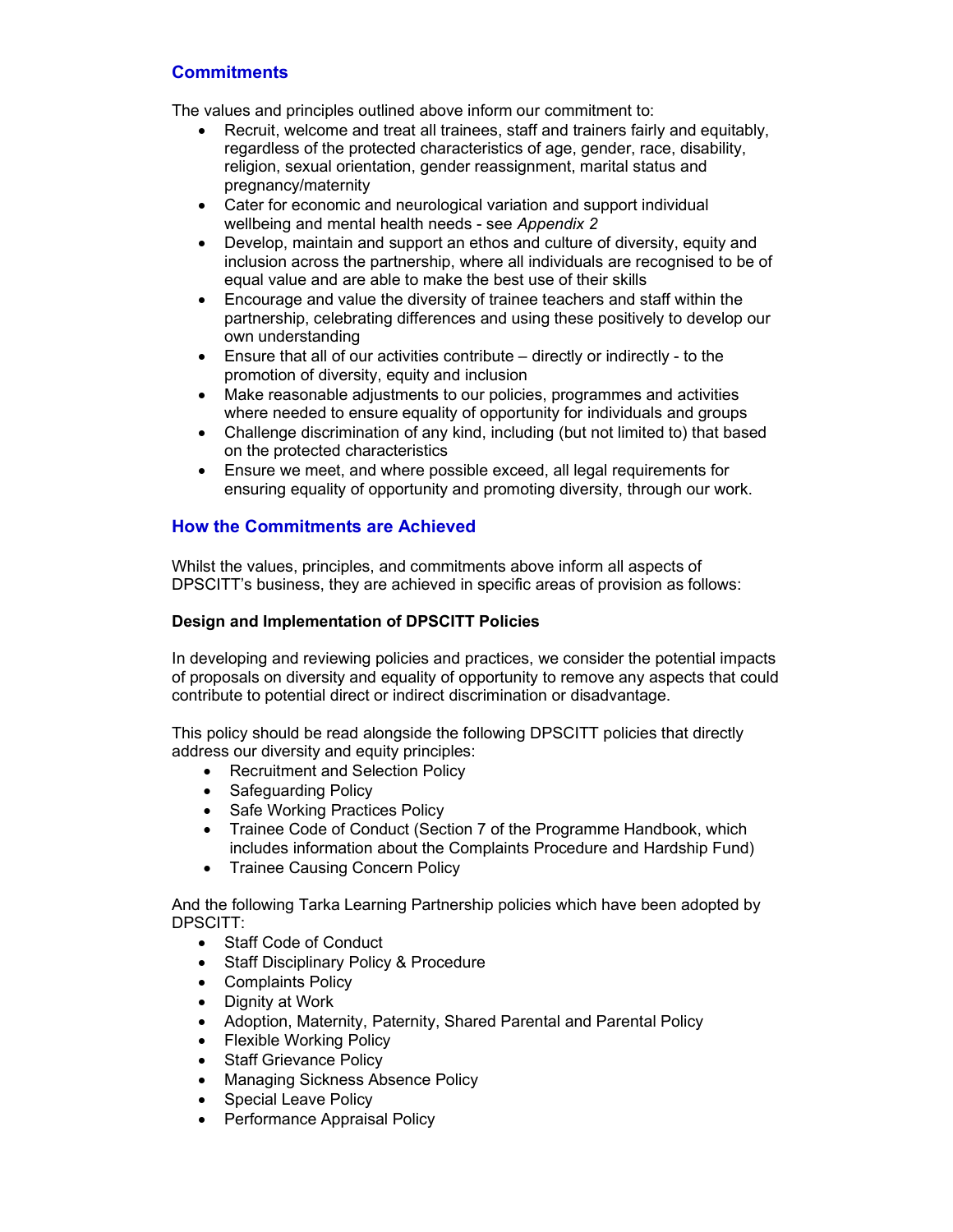### Trainee Recruitment and Support

Our recruitment and selection processes are designed to promote equity and diversity, prevent discrimination and mitigate against unconscious bias. Through considered marketing, we seek to attract applications from under-represented groups, for example, by ensuring a wide range of visible characteristics are included in visual images, and that video and written testimonials confirm our inclusive ethos and the quality of support given to meet individual needs.

Candidates are given every opportunity to demonstrate the skills, attributes and potential identified in our published selection criteria, and reasonable adjustments are made for candidates with disabilities.

Prior to starting the course, trainees are surveyed to identify their individual needs to enable their support to be personalised from the start. Once on the course, trainees receive regular support from their DPSCITT Personal Tutor who, along with school staff, monitors their health and wellbeing, as well as providing individual guidance for maintaining sustainable ways of working. Personal Tutors can also help trainees to access more specialist support to promote access and help wellbeing, including services provided through the University of Plymouth. - see Appendix 2.

Trainee voice and ownership is given high priority, with Trainee and former Trainee Reps contributing to strategic decision making and supporting trainee welfare through regular communication with DPSCITT staff.

#### School Placements

Individual personal characteristics and circumstances (e.g. childcare commitments) are taken into account when allocating trainees' main and contrasting placements. We endeavour to ensure diversity in the placement settings of each trainee, ensuring that they experience different school communities and practices during their training.

The expectations of all partner schools to support the implementation of the principles and commitments set out in this policy are clarified within our Partnership Agreement and through mentor training.

#### Design and Implementation of Central Training

We ensure that the design and delivery of all central training (including that supplied by external advisors and experts) adheres to the principles outlined above, and this is monitored as part of our quality assurance procedures. All trainers carefully consider the range of characteristics represented through their resources and highlight the importance of this in trainees' practice.

Trainees also receive specific training in inclusion, equality & diversity, and the application of fundamental British Values. As well as supporting understanding of legal frameworks and responsibilities, all of this training explores the impact of discrimination, and focuses on the positive contribution and lasting impact of promoting diversity, equity and inclusion, whilst supporting the development of effective approaches and strategies. Cultural awareness is developed through a visit to a mosque, a school with a high proportion of pupils with EAL and links with a provider in one of the most culturally diverse cities in the UK.

Further detail of central and school-based training to support diversity, equality and inclusion is included in the Curriculum Map (Appendix 3)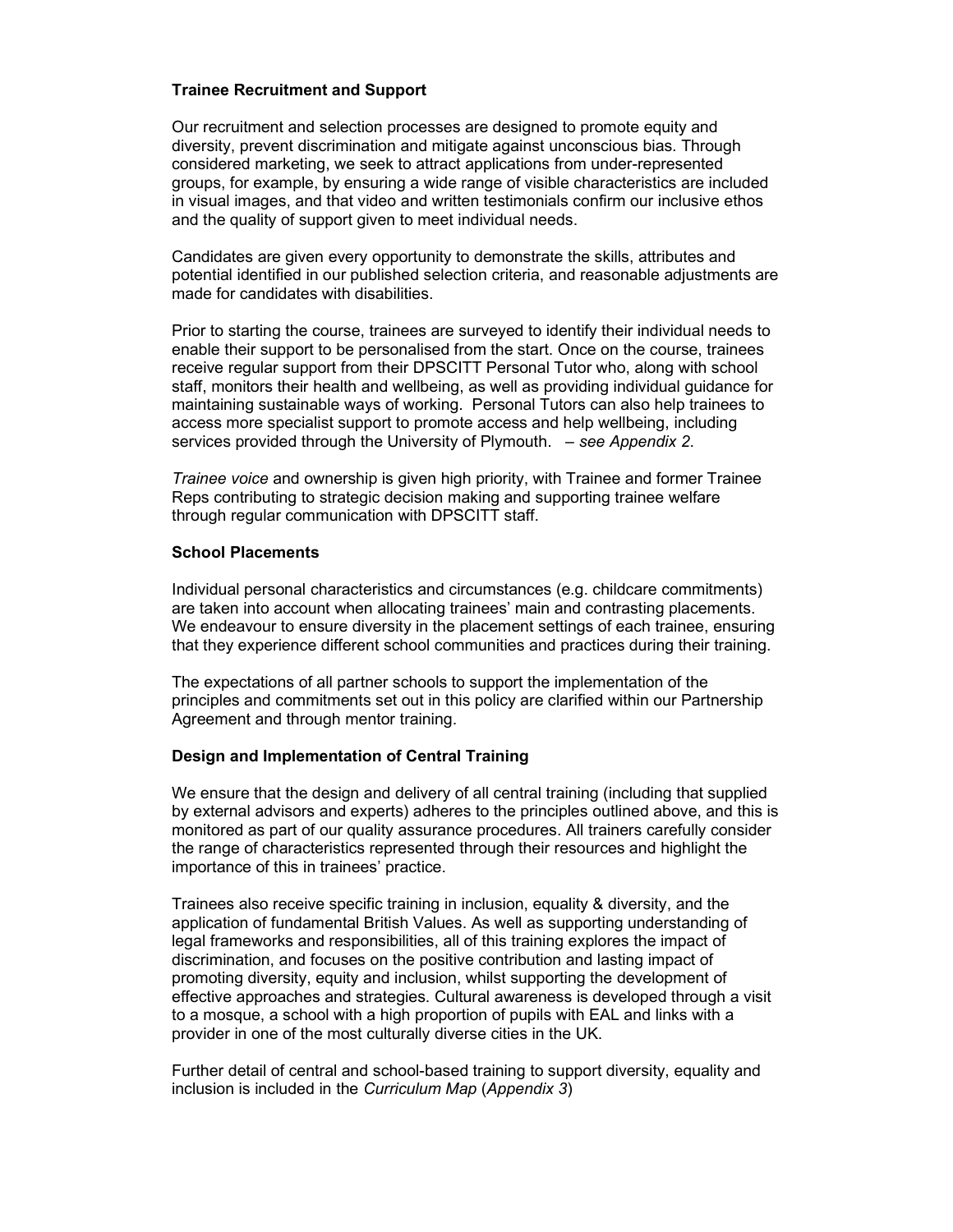### Trainee Assessment

The holistic process for assessing and supporting trainees' progress is underpinned by a robust cycle of individual target setting, review, and focused support, providing a highly personalised programme to meet the individual needs of each trainee.

Comprehensive and rigorous QA systems include visits to schools and central training by DPSCITT staff, file reviews and regular feedback from stakeholders. These inform the monitoring and evaluation cycle overseen by the Executive Board, which ensures consistency, equity, and equality of opportunity across the Partnership.

### Staff Recruitment and Support

The recruitment of DPSCITT staff is managed by the Tarka Learning Partnership as the accountable body, and its policies and procedures are followed. These policies are consistent with the principles and commitments of this DPSCITT policy, and include detailed and specific measures to prevent discrimination, unconscious bias and ensure that processes are carried out equitably. Robust policies and procedures are in place for the induction and ongoing support of all TLP staff (see policies listed above).

## Roles and Responsibilities

Every person who contributes to DPSCITT's work, including staff, trainees, trainers and partner school staff, is required to understand and support the principles relating to diversity, equity and inclusion set out in this policy. Any person instructing, inducing or encouraging others - by inaction or action - to behave in a manner which is inconsistent with the principles of this policy will be in breach of it.

The following specific roles and responsibilities also apply in relation to this policy:

The Chair of DPSCITT has ultimate responsibility for ensuring the development, implementation and monitoring of the Diversity, Equity and Inclusion Policy as it relates to DPSCITT's core business.

The CEO of Tarka Learning Partnership has ultimate responsibility for ensuring that the principles and commitments are applied to the recruitment and ongoing support of DPSCITT staff.

#### The Programme Director is responsible for

- Ensuring that all staff, trainees and partners are aware of the Diversity, Equity and Inclusion Policy and Strategy, and understand how it impacts on their roles and responsibilities
- Overseeing the effective implementation of the policy and action plan (Appendix 1)
- Monitoring and reporting on the implementation of the policy and action plan to the DPSCITT Board (including through quality assurance of trainers and partner schools)
- Developing relationships with external bodies regarding the policy so that the organisation's actions are in line with best advice and practice
- Managing any breaches of this policy in line with agreed processes.

### Programme Staff and Trainers

DPSCITT staff and trainers (including external contractors), are responsible for

Understanding this policy and how it relates to their training role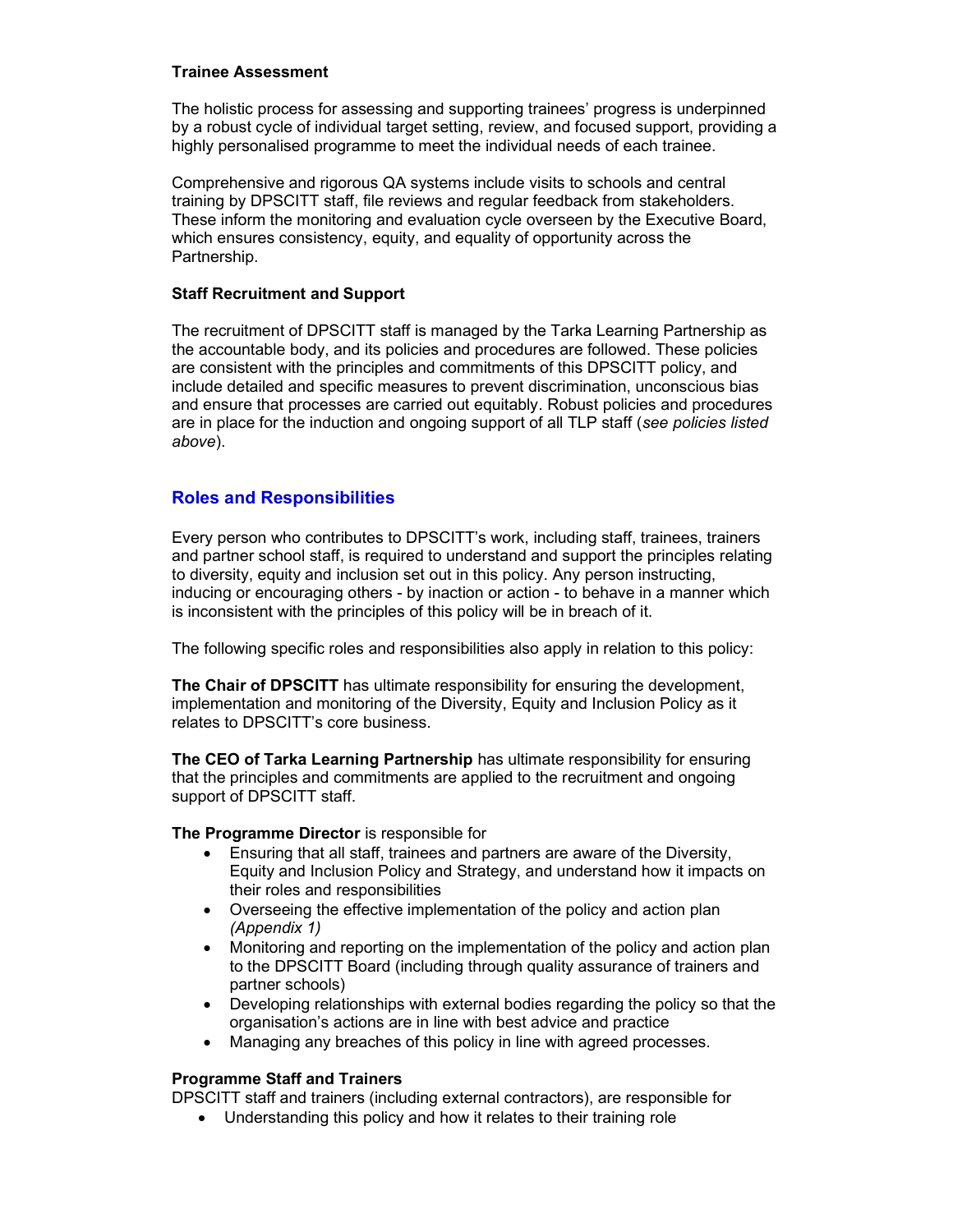- Being proactive in ensuring that diversity, equity and inclusion are promoted through their specific duties
- Highlighting any questions or training requirements to enable them to discharge their responsibilities in relation to this policy

### Programme Mentors (SBTs / CTs)

Mentors (School-based tutors and class teachers) are responsible for

- Understanding this policy, and incorporating the principles and commitments within their support for the trainee (e.g. in weekly seminar meetings)
- Drawing the attention of the Director to any potential conflicts or inconsistencies between this policy and the placement school's policies or procedures
- Highlighting any questions or training requirements to enable them to implement this policy in their partnership work.

### **Trainees**

Trainees are responsible for

- Understanding this policy and ensuring that they adhere to the principles and commitments in their work with children, colleagues and peers
- Communicating their individual needs and drawing the attention of their Personal Tutor to any potential conflicts of inconsistencies in their training.

# Breaches of this Policy

If a trainee, trainer, or mentor believes that they have been treated in a way, or they have witnessed behaviour, that is inconsistent with this policy, they are encouraged to raise the matter with the DPSCITT Programme Director at the earliest opportunity. The Director will then consider the appropriate course of action (drawing on relevant policies). The Director will take advice from the DPSCITT Chair, if necessary, and any breaches will be reported to the DPSCITT Board as part of the Director's update.

# Publication, Monitoring and Review

The Diversity Equity and Inclusion Policy will be *published* on the DPSCITT website and circulated to trainees, trainers and partner schools annually. Staff, trainees, and mentors can also access the policy and associated documents through the DPSCITT intranet.

Implementation of the policy is *monitored* by the Programme Director through established QA procedures of trainers, mentors and partner schools. This is reported to the Executive Board at least twice every 12 months.

The policy will be reviewed every three years, although the Programme Director will bring forward any review as appropriate to ensure DPSCITT meets the needs of any new legislation or guidance.

| <b>Policy Adopted/Amended by</b> | <b>Date</b> |
|----------------------------------|-------------|
| <b>Executive Board</b>           | 18.5.22     |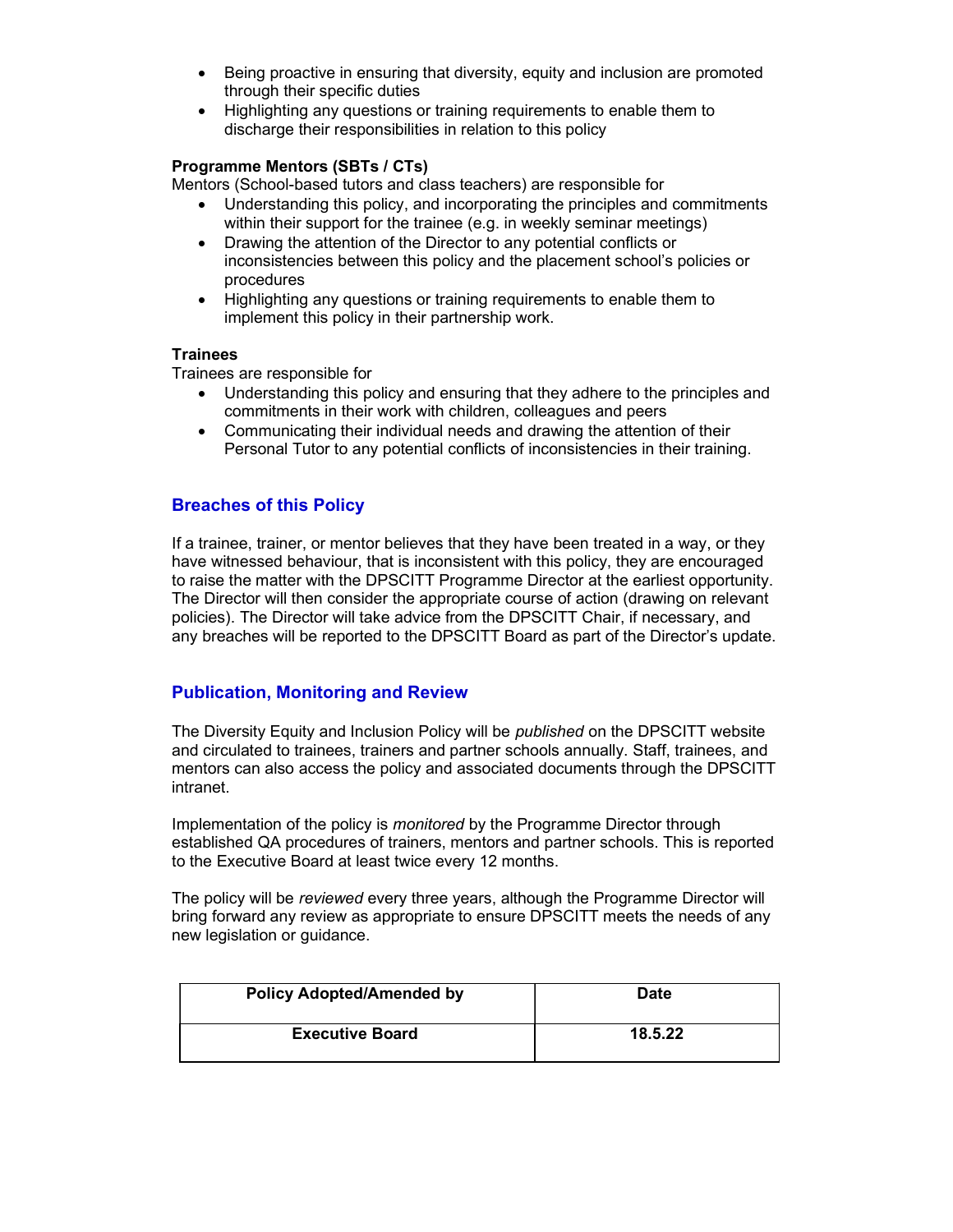# Appendix 1: Diversity, Equity, and Inclusion Action Plan: 2022-2025

|                                               | 2021-22                                                                                                                                                                                                                                                                                                                                                                                                          | 2022-23                                                                                                                                                                                                                                                                                                                                                                          | 2023-24                                                                                                                                                                                                                                                                                                                    |
|-----------------------------------------------|------------------------------------------------------------------------------------------------------------------------------------------------------------------------------------------------------------------------------------------------------------------------------------------------------------------------------------------------------------------------------------------------------------------|----------------------------------------------------------------------------------------------------------------------------------------------------------------------------------------------------------------------------------------------------------------------------------------------------------------------------------------------------------------------------------|----------------------------------------------------------------------------------------------------------------------------------------------------------------------------------------------------------------------------------------------------------------------------------------------------------------------------|
| <b>Raising</b><br><b>Awareness</b>            | Staff:<br>• Director to attend NASBTT Masterclass<br>in DEI<br>Dissemination and discussions within<br>$\bullet$<br>Core Team                                                                                                                                                                                                                                                                                    | Trainees, HTs & Mentors:<br>• Policy & Action Plan shared with Trainees<br>(Programme Handbook & Induction<br>Training), all HTs (Partnership<br>Agreement) and SBTs & CTs (Training)                                                                                                                                                                                            | Trainees, HTs & Mentors:<br>• Policy & Action Plan shared with<br>Trainees (Handbook & Training), all HTs<br>(Partnership Agreement) and SBTs &<br>CTs (Training)<br>Partnership DEI Conference?                                                                                                                           |
| <b>Consultation</b>                           | Trainees:<br>• Survey trainees mid year - how well<br>have their personal characteristics<br>have been supported/celebrated &<br>further action/training needed<br>Exec:<br>• Core Team to update DEI Policy in<br>consultation with Executive Board                                                                                                                                                             | Trainees:<br>• Survey trainees prior to starting course -<br>personal characteristics & support /<br>training needed<br>Mentors:<br>• Consultation and training of SBTs and<br>CTs (Sept/Jan) Survey SBTs?                                                                                                                                                                       | Trainees:<br>Incorporate survey into trainees' Course<br>Prep Plans<br>Mentors:<br>Review impact of central & SB training<br>(Sept/Jan)                                                                                                                                                                                    |
| <b>Embedding</b><br><b>DEI</b>                | Staff:<br>• Prioritise promotion of EDI when<br>reviewing marketing materials<br>Develop EDI area of website<br>$\bullet$<br>Trainees:<br>Signpost DiverseEd research &<br>$\bullet$<br>resources<br>Trainers:<br>Policy, Strategy & Action Plan shared<br>$\bullet$<br>with all central trainers<br>Central trainers asked to review the<br>content and resources of their sessions<br>for delivery in 2022-23. | Trainees:<br>• Signpost DiverseEd<br>• Complete Learning Walks in Sch. A (Nov)<br>& Sch. B (Jan), evaluating and how DIE is<br>promoted & celebrated against '8<br>Descriptors of Excellence'.<br>Mentors:<br>Discuss Learning Walks in Seminars (Nov<br>& Jan) & joint meetings (March).<br>Trainers:<br>• QA of central training to focus on<br>promotion & celebration of EDI | Mentors:<br>Discuss outcomes of Learning Walks<br>during Sept. training and provide<br>opportunities to share good practice<br>Trainees:<br>Signpost DiverseEd<br>Learning Walks in School A (Nov) &<br>School B (Jan), evaluating and how<br>Diversity is promoted & celebrated<br>against '8 Descriptors of Excellence'. |
| <b>Monitoring</b><br>and<br><b>Evaluation</b> | Staff:<br>Analyse recruit. data to inform marketing<br>Exec:<br>• Specific members of Exec Board<br>nominated to champion DEI and<br>consider specific personal<br>characteristics when reviewing policies                                                                                                                                                                                                       | Staff:<br>Monitor & discuss promotion of EDI in<br>central & school-based training (QA visits)<br>Exec:<br>• Review promotion of EDI & and issues<br>from QA of placements schools<br>• Focus on EDI when reviewing policies                                                                                                                                                     | Staff:<br>Monitor & discuss promotion of EDI in<br>central & SB training (QA visits)<br>Exec:<br>Review promotion of EDI & and issues<br>from QA of placements schools<br>Focus on EDI when reviewing policies                                                                                                             |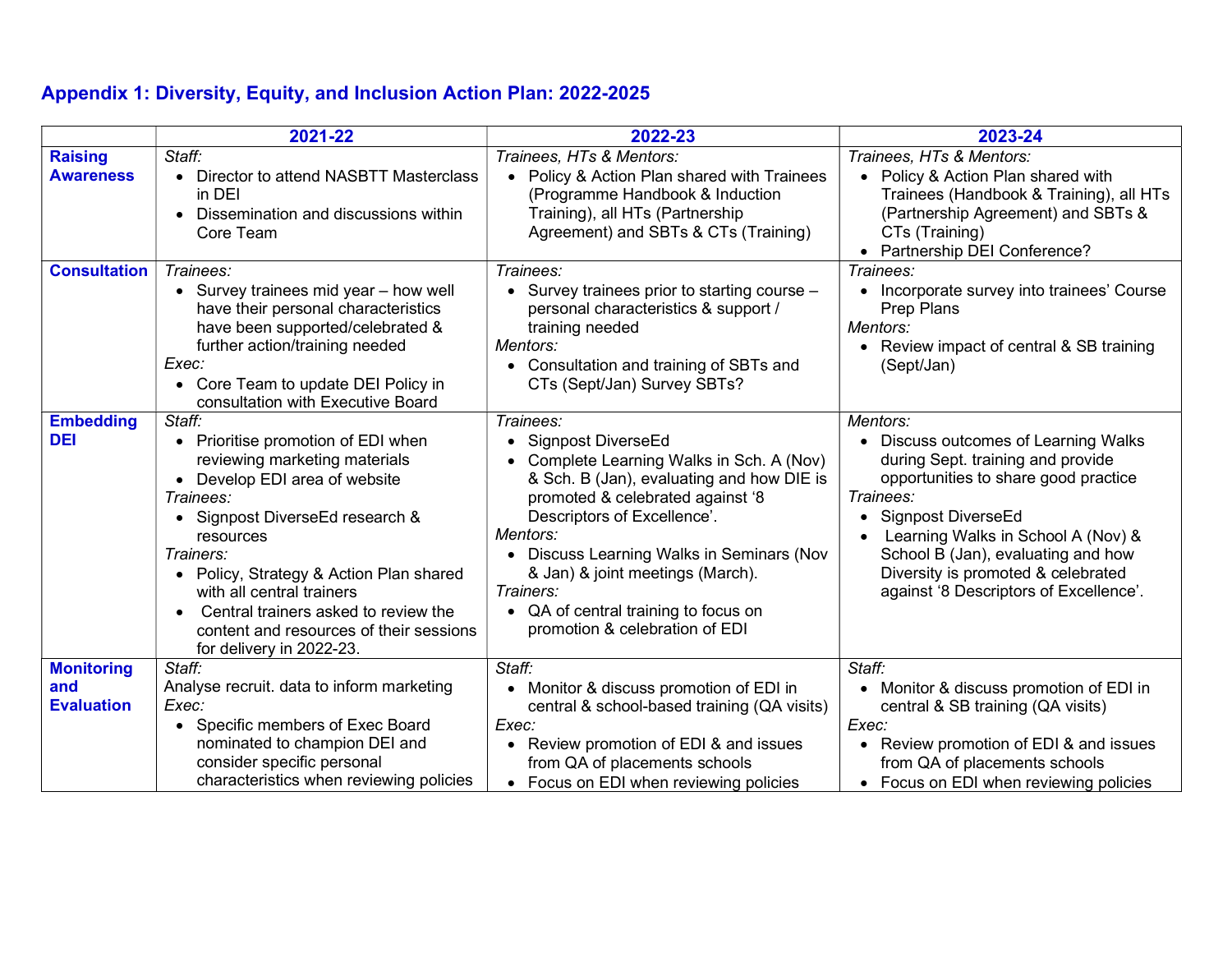# Appendix 2:

Supporting the Mental Health & Wellbeing of Trainees - Building Firm Foundations for Sustainable Careers

## Research-informed Strategies to Promote Resilience: (Rotter, 1954: 'locus of control' & Baqutayan, 2011: social support)

- Increase feeling of **control** (communicate explicitly, involve in decision-making & model healthy behaviours)
- Promote commitment & challenge (Promote reflection, learning from experiences, value individuals & celebrate successes)
- Provide social support

# Core Course Themes:

- Understanding and developing personal values, beliefs & teacher identity
- Focus on reflection, dialogue & coaching
- Personal approach strong relationships & pastoral care
- 'Value for Effort' to manage workload
- Collaboration

# Course Structures, Processes & Ongoing Support:

- Personal Tutors (1:1 Mtgs & QA)
- Seminar Meetings (SBT & CT)
- Interactive nature of CB training
- Trainee Voice (Trainee Reps prof, pastoral & social)
- Relationship building (Trainee lunch, Residential, CB Training, shared online space, WhatApp group, paired placements)
- Individual Support Plans
- Access to specialist services provided by the University of Plymouth 'Student Hub', including Student Counselling and Mental Health Support, the Health and Medical Wellbeing Service, and Disability Services (which helps students with study support requirements as a result of a specific learning difficulties, dyslexia, autism, mental health difficulties, or a long term health condition.)
- Trainee Causing Concern Policy (clear & transparent with specific Action Plans)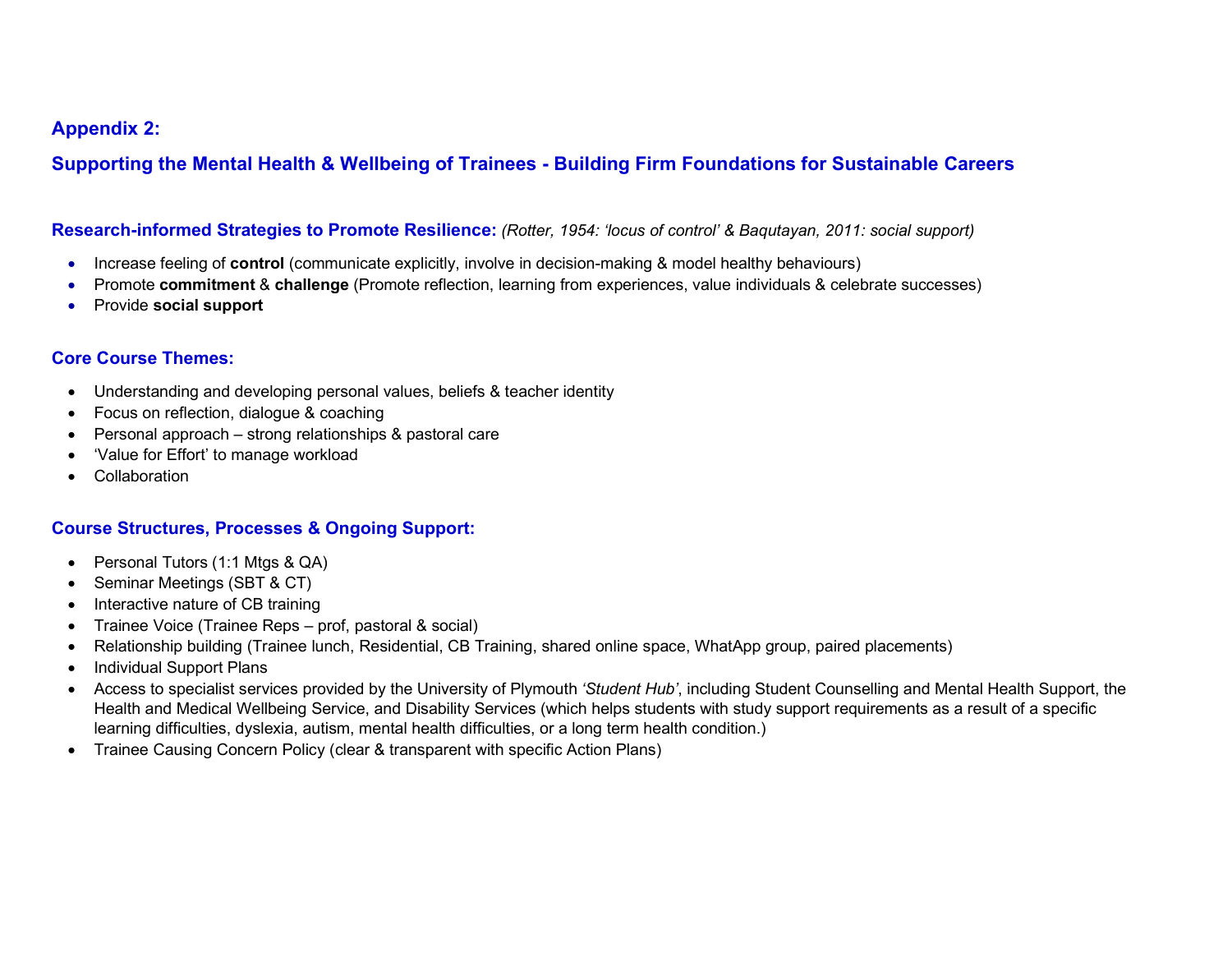|                                        | <b>Embedded Practice</b>                                                                                                                                                                                                                                                                                                                                                                                                                                                                                                                                                                                                                                                                                                                                                                                                                                                          | <b>Devts for 2021-22</b>                                                                                              |
|----------------------------------------|-----------------------------------------------------------------------------------------------------------------------------------------------------------------------------------------------------------------------------------------------------------------------------------------------------------------------------------------------------------------------------------------------------------------------------------------------------------------------------------------------------------------------------------------------------------------------------------------------------------------------------------------------------------------------------------------------------------------------------------------------------------------------------------------------------------------------------------------------------------------------------------|-----------------------------------------------------------------------------------------------------------------------|
| Pre-<br><b>Course</b>                  | • Egs of personal resilience elicited & discussed during interview, along with strategies for work/life balance &<br>support networks.<br>• Course Prep Plans - Trainees asked explicitly about MH/Wellbeing needs & support (Core Team & SBTs)<br>• Individual factors (eg childcare) taken into account when allocating placements.<br>• Visits to placement schools in July - familiarise & establish relationships.                                                                                                                                                                                                                                                                                                                                                                                                                                                           |                                                                                                                       |
| <b>Induction</b><br><b>Residential</b> | • 1:1 Mtgs with Personal Tutors (Review induction into school, discuss Course Prep Plans & identify Trainees who<br>need Individual Support Plans).<br>• Explicit guidance and strategies given to support Ts to manage their workload, health and wellbeing, and achieve<br>a sustainable work-life balance.<br>• Course expectations clarified and a session on Voice Care reinforces importance of maintaining a balanced,<br>healthy approach.<br>• Resources available for pastoral support outlined and signposted.<br>• 'Emotional graph' introduced to reassure Ts that fluctuations in emotional states are normal, and beneficial for<br>their learning. (Provides a language for Ts to self-monitor - asked to communicate when they need additional<br>personal or prof. support).                                                                                    |                                                                                                                       |
| <b>SBT &amp; CT</b><br><b>Training</b> | • Supporting T wellbeing & workload addressed explicitly with SBTs and CTs during training, with both being asked<br>to monitor and support. SBTs encouraged to use their professional judgement to mediate day-to-day tasks, and<br>alert KR/JC if they feel more significant interventions are required.<br>• SBTs asked to identify any school-based tasks which represent poor 'value for effort', to aid annual reviews of the<br>course.                                                                                                                                                                                                                                                                                                                                                                                                                                    |                                                                                                                       |
| <b>Central</b><br><b>Training</b>      | • 'Emotional graph' referenced at key points, encouraging Ts to consider their emotional states, and seek personal<br>support. This often takes the form of individual coaching and always takes account of individual needs and<br>circumstances.<br>• Specific strategies agreed with individuals to use on training days to alleviate pressures caused by dyslexia<br>and/or anxiety (Individual Support Plans).<br>• Prof Studies training focuses on personal beliefs, values & motivations for teaching.<br>• TP1 Debrief includes specific discussions on managing workload & work/life balance, encouraging Ts to share<br>effective strategies from TP1.<br>• Prep TP2 session evaluates the efficacy of different assessment, feedback and recording strategies.<br>• Ts' Session Evals are monitored with individual & group comments followed up as soon as possible. | Workload:<br>4 additional<br>'Assignment Study<br>Days' and contents<br>of Trainee Files<br>reduced<br>significantly. |
| School-<br>based<br><b>Training</b>    | • Weekly Seminar meetings – start by checking wellbeing & discussing workload.<br>• Each QA visit and scheduled 1:1 meeting with KR/JC includes individual discussions about how each Trainee is<br>managing their workload and wellbeing.<br>• If a SBT is also the CT, another named teacher is provided for support.<br>• Quality of support from CT, SBT & other staff in each placement is tracked (Trainee Evals) & used to determine<br>future placement decisions.                                                                                                                                                                                                                                                                                                                                                                                                        |                                                                                                                       |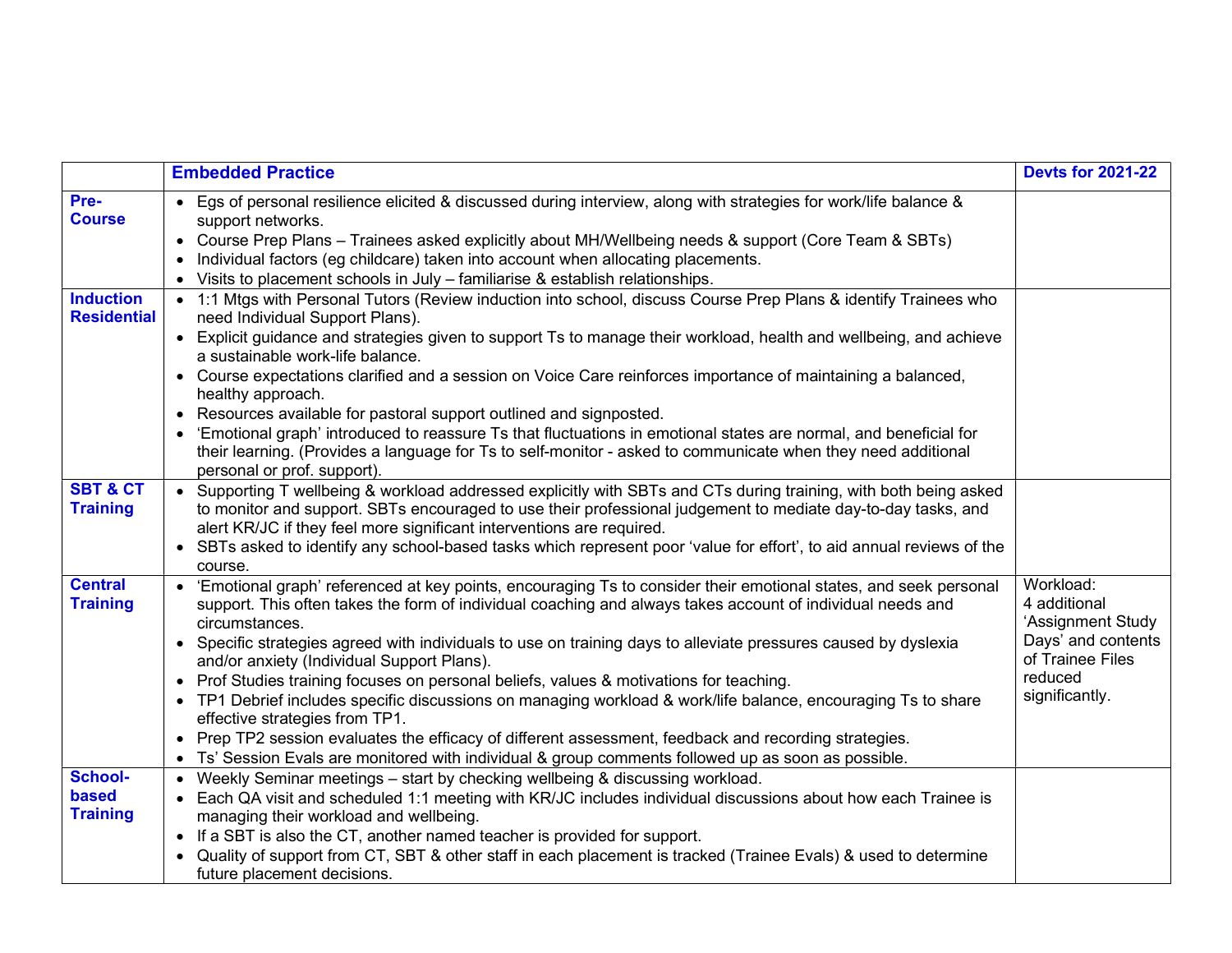# Appendix 3: Diversity, Equity, and Inclusion Curriculum Map – Overview

| <b>When?</b>                                                                                                                                                                                                                                                    | What?                                                                     | <b>Purpose</b>                                                                                                                                                                                                                                                                                   |  |
|-----------------------------------------------------------------------------------------------------------------------------------------------------------------------------------------------------------------------------------------------------------------|---------------------------------------------------------------------------|--------------------------------------------------------------------------------------------------------------------------------------------------------------------------------------------------------------------------------------------------------------------------------------------------|--|
| Pre-<br><b>Course</b>                                                                                                                                                                                                                                           | Trainees review 1nclusive Primary<br>Teaching" by Goepel J. et al. (2015) | • To provide trainees with an overview of some of the key issues in relation to DEI in primary education in advance of<br>the start of the course.                                                                                                                                               |  |
| <b>Autumn</b><br>• Course Induction:<br>A Vision for Learning<br><b>Term</b>                                                                                                                                                                                    |                                                                           | • Exploring and understanding the importance of developing one's own values as a teacher.                                                                                                                                                                                                        |  |
|                                                                                                                                                                                                                                                                 | • Inclusion - Session 1<br>• Inclusion - Session 2                        | Introduction to philosophies and principles of an inclusive education system, and how this is designed and deployed<br>$\bullet$<br>in practice. Understanding the distinction between equality and equity. Introduction to SEND and approaches to<br>supporting children with additional needs. |  |
|                                                                                                                                                                                                                                                                 | • Inclusion Assignment                                                    | • Trainees apply principles in first course assignment; applying and reviewing different approaches to inclusion through<br>school-based action research.                                                                                                                                        |  |
|                                                                                                                                                                                                                                                                 | • Phonics & Early Reading                                                 | Introduction to principles and practice of phonics/early reading. Understanding of the fundamental role that mastery of<br>$\bullet$<br>P&ER plays in a child's learning & life chances.                                                                                                         |  |
|                                                                                                                                                                                                                                                                 | • Promoting DEI - Session 1                                               | • Understanding the legal/statutory frameworks for equality, the potential challenges faced by pupils with different<br>characteristics, and the role of the teacher in addressing these.                                                                                                        |  |
| • Teaching EAL - Session 1<br>$\bullet$                                                                                                                                                                                                                         |                                                                           | Introduction to meeting needs of pupils with EAL in the primary environment.                                                                                                                                                                                                                     |  |
|                                                                                                                                                                                                                                                                 | • Subject Central Training                                                | • All training is expected to reflect DEI proactively (and is part of the QA process).<br>• R.E. and PSHE training develop understanding in relation to particular elements of DEI (e.g. developing empathy &<br>mutual respect for different views/faiths/beliefs).                             |  |
|                                                                                                                                                                                                                                                                 | • Teaching Practice 1                                                     | • Trainees assessed against graded statements relating to DEI.                                                                                                                                                                                                                                   |  |
| <b>Spring</b>                                                                                                                                                                                                                                                   | • Fundamental British Values                                              | • Understanding why FBVs are taught, and how they are integrated into the primary curriculum.                                                                                                                                                                                                    |  |
| <b>Term</b>                                                                                                                                                                                                                                                     | • Promoting DEI - Session 2                                               | • Building on trainees' experiences in the Autumn, this session explores the benefits of promoting and celebrating<br>diversity in the school environment/curriculum, and strategies to support this.                                                                                            |  |
|                                                                                                                                                                                                                                                                 | • Teaching EAL - Session 2                                                | Training held in a school with a high proportion of EAL pupils to explore practice.                                                                                                                                                                                                              |  |
|                                                                                                                                                                                                                                                                 | • Subject Central Training                                                | E.g. - R.E Training: Visit to Mosque to develop SK & understanding of teaching approaches.<br>$\bullet$                                                                                                                                                                                          |  |
|                                                                                                                                                                                                                                                                 | • Information sharing session with<br>Leicester SCITT                     | • Collaboration with Leicester SCITT where trainees share & compare experiences of promoting DEI and teaching<br>SEND pupils in schools in different contexts in terms of diversity & inclusion.                                                                                                 |  |
|                                                                                                                                                                                                                                                                 | • Interventions to support SEMH<br>needs in children                      | Developing understanding of assessing and addressing the needs of children with SEMH. Examines sound practice in<br>planning, & skills needed to deliver these effectively.                                                                                                                      |  |
|                                                                                                                                                                                                                                                                 | • Teaching Practice 2                                                     | • Trainees assessed against graded statements relating to DEI.                                                                                                                                                                                                                                   |  |
| <b>Summer</b><br><b>Pupil Progress and</b><br>$\bullet$<br>Interventions<br><b>Term</b><br><b>Subject Central Training</b><br>$\bullet$<br><b>Teaching Practice 3</b><br>$\bullet$<br>Trainees assessed against graded statements relating to DEI.<br>$\bullet$ |                                                                           | • Developing understanding of tools to help identify children at risk of academic disadvantage.                                                                                                                                                                                                  |  |
|                                                                                                                                                                                                                                                                 |                                                                           | • Outdoor learning training explores design of learning activities to ensure full inclusion.                                                                                                                                                                                                     |  |
|                                                                                                                                                                                                                                                                 |                                                                           |                                                                                                                                                                                                                                                                                                  |  |
|                                                                                                                                                                                                                                                                 | <b>Transition to first school</b><br>$\bullet$                            | • Gain an understanding of the approach to DEI taken by trainees' employing school.                                                                                                                                                                                                              |  |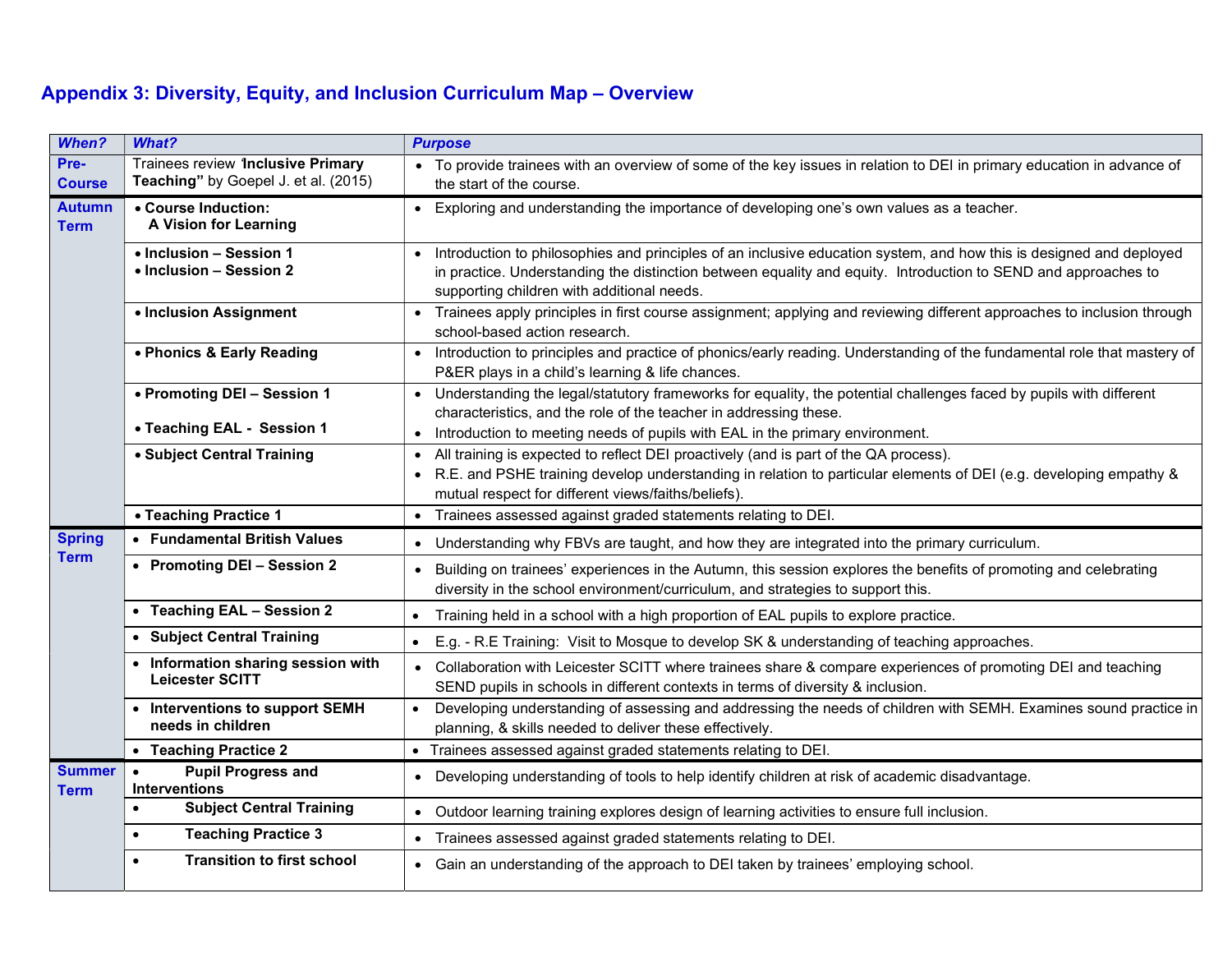# Detail and Sequencing

| <b>Wk</b>                               | <b>Centre-based Training</b>                                                                                                                                                                                                                                                                                                                                      | <b>School-based Training</b>                                                                                                                                                                                                                                                                                                                                                                                                                                                |  |
|-----------------------------------------|-------------------------------------------------------------------------------------------------------------------------------------------------------------------------------------------------------------------------------------------------------------------------------------------------------------------------------------------------------------------|-----------------------------------------------------------------------------------------------------------------------------------------------------------------------------------------------------------------------------------------------------------------------------------------------------------------------------------------------------------------------------------------------------------------------------------------------------------------------------|--|
| $\mathbf 0$                             | ≻ Pre-course: Review 'Part 1 – Developing Inclusive Environments' from Inclusive Primary Teaching: A Critical Approach to Equality and Special<br>Educational Needs and Disability" by Janet Goepel et al, published by Critical Publishing in 2015.                                                                                                              |                                                                                                                                                                                                                                                                                                                                                                                                                                                                             |  |
| 1                                       | [School Induction week]                                                                                                                                                                                                                                                                                                                                           | $\triangleright$ School A Induction: Review the school's Equality and Diversity Policy.<br>$\triangleright$ Observe and discuss with the Class Teacher how the initial set up of learning<br>in the first week is designed to support an inclusive classroom.                                                                                                                                                                                                               |  |
| $\mathbf{2}$<br>$\overline{\mathbf{3}}$ | <b>Underpinning research and reading</b><br>Pollard, A (2018); Reflective Teaching, Chapters 4,5 & 15<br>Goepel J; (2015); Understanding Learners with SEND Chapter 4                                                                                                                                                                                             |                                                                                                                                                                                                                                                                                                                                                                                                                                                                             |  |
|                                         | <b>Course Induction: Framework for Teaching and Learning</b><br>As part of exploring the professional responsibilities of teachers,<br>and expectations of professional conduct, trainees are introduced<br>to principles of diversity, equity and inclusion.                                                                                                     | $\triangleright$ Trainees to speak to the School A Headteacher/SENCO about interventions in<br>place for children who attract pupil premium.                                                                                                                                                                                                                                                                                                                                |  |
|                                         | This is built on in the induction within sessions on 'Child<br>Development' and 'Learning Behaviours', where trainees consider<br>how their own beliefs and values – including those pertinent to<br>DEI - shape their vision and approach to teaching and learning.                                                                                              | ▶ (From September 2022) Trainees to undertake learning walk with School A<br>SBT, to include identifying aspects of school provision that support DEI (e.g.<br>approaches to promoting diversity, interventions to support inclusion etc.)                                                                                                                                                                                                                                  |  |
|                                         | <b>Inclusion 1</b><br>Training explores the philosophy and principles of an inclusive<br>education system. Trainees learn about teaching and learning<br>strategies that are deployed to promote an inclusive classroom<br>environment. They are introduced to the concept of SEND,<br>understanding frameworks for supporting children with additional<br>needs. | Trainees meet with the SEND lead in school to develop an understanding of<br>the range of specific needs that children have, and how these are supported.<br>With their class teacher, trainees identify a child to work with for their inclusion<br>≻<br>Assignment. They meet with SENDCO/CT/TA as appropriate to gain an<br>understanding of the pupil's strengths, challenges and educational needs, and<br>the provision that is already in place to meet these needs. |  |
|                                         |                                                                                                                                                                                                                                                                                                                                                                   |                                                                                                                                                                                                                                                                                                                                                                                                                                                                             |  |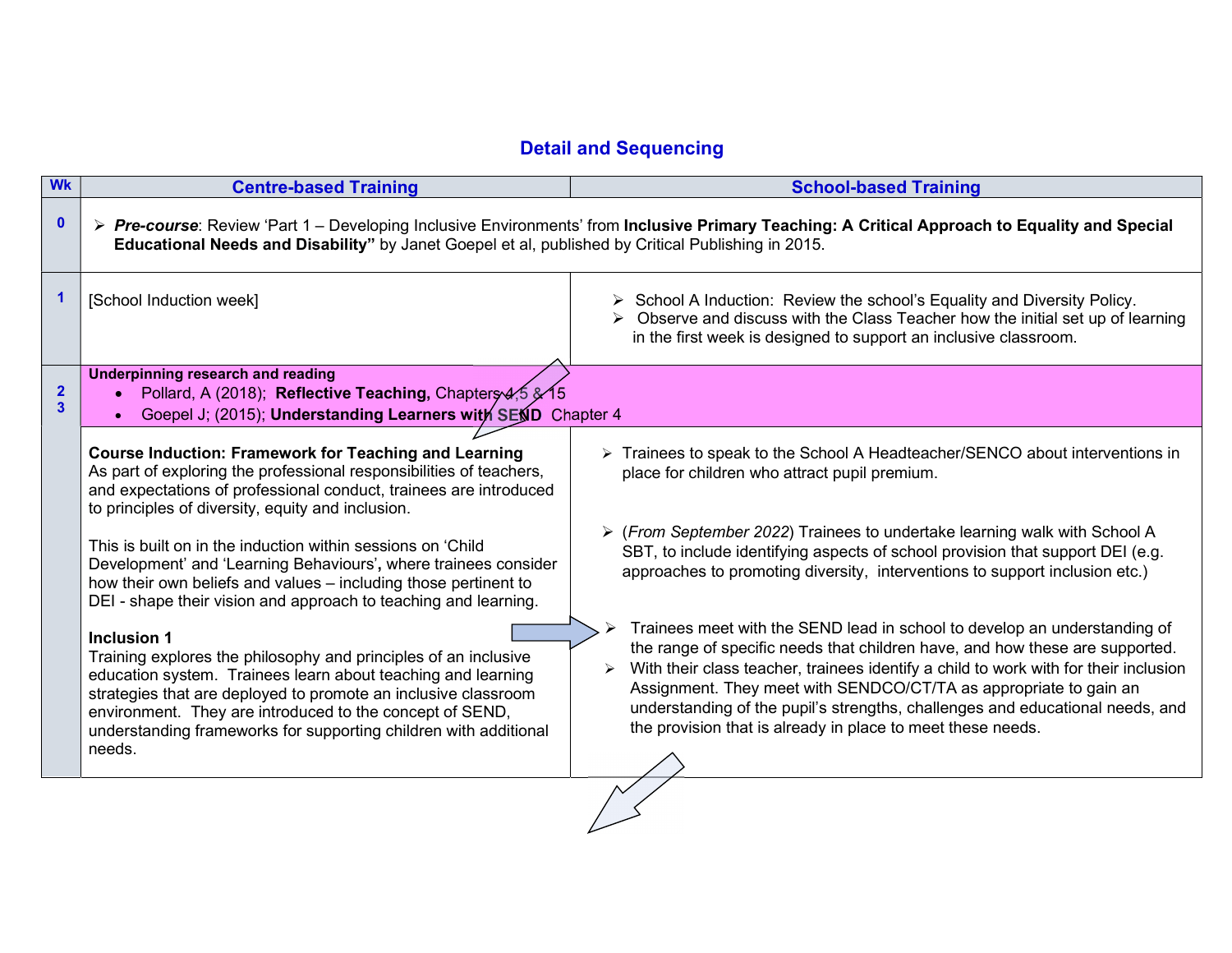| 4<br>$5\phantom{a}$<br>$6\phantom{a}$         | Underpinning research and reading<br>Goepel, J (2015); Chapter 13; Communicating with Children<br>DfE/DoH (2015); Special Educational Needs and Disability Code of Practice: 0 - 25 years<br>Waugh, D; Jolliffe, W; Allcott, K (2020); Primary English for Trainee Teachers; Chapters 1,4&5 (Phonics)<br>$\bullet$                                                                                                                                                                                                                                                                                                                                                                                                                                                                                                                                                                                                                                                                                                                                                                                                                                                                                                 |                                                                                                                                                                                                                                                                                                                                                                                                                                                                                                                                                                                                                                                                                                            |  |
|-----------------------------------------------|--------------------------------------------------------------------------------------------------------------------------------------------------------------------------------------------------------------------------------------------------------------------------------------------------------------------------------------------------------------------------------------------------------------------------------------------------------------------------------------------------------------------------------------------------------------------------------------------------------------------------------------------------------------------------------------------------------------------------------------------------------------------------------------------------------------------------------------------------------------------------------------------------------------------------------------------------------------------------------------------------------------------------------------------------------------------------------------------------------------------------------------------------------------------------------------------------------------------|------------------------------------------------------------------------------------------------------------------------------------------------------------------------------------------------------------------------------------------------------------------------------------------------------------------------------------------------------------------------------------------------------------------------------------------------------------------------------------------------------------------------------------------------------------------------------------------------------------------------------------------------------------------------------------------------------------|--|
|                                               | Inclusion $2$<br>Building on Inclusion 1, trainees consider inclusive practice in<br>relation to particular areas of additional need. They explore the<br>role of structure/scaffolding in supporting children with 'high<br>incidence'/ 'low incidence' difficulties and explore further strategies<br>for learning.<br><b>Inclusion Assignment</b><br>Trainees explore and reflect on current practice in the teaching of<br>pupils with additional learning needs. They assess, plan for, and<br>teach a pupil with an additional learning need, drawing on<br>research and best practice to support the child's learning. They<br>reflect on the barrier to learning, approaches to addressing this,<br>the chosen strategy adopted and its impact on the individual pupil.<br>They develop conclusions to inform their ongoing approach to<br>creating an inclusive classroom.<br><b>Phonics and Early Years reading</b><br>Subject training on the use of SSP and strategies for Early Years<br>Reading emphasises the critical role that these play in promoting<br>an inclusive, equitable classroom (and why additional support for<br>any children who are struggling with this must be a key priority.) | $\triangleright$ When in school in these weeks, trainees observe how the class teacher ensures<br>that all children are able to access learning in lessons through, for example, use<br>of scaffolds, adult support and other strategies.<br>Trainees observe the child identified for their Inclusion Assignment, and with the<br>support of their CT, plan intervention sessions to address a pertinent learning<br>target and specific barrier to learning.<br>> Trainees observe the teaching of phonics in school, including intervention /<br>catch up sessions to help children who need extra support. They reflect on why<br>this is important in enabling pupils to access the wider curriculum. |  |
|                                               |                                                                                                                                                                                                                                                                                                                                                                                                                                                                                                                                                                                                                                                                                                                                                                                                                                                                                                                                                                                                                                                                                                                                                                                                                    | <b>Autumn Half Term</b>                                                                                                                                                                                                                                                                                                                                                                                                                                                                                                                                                                                                                                                                                    |  |
| $\overline{7}$<br>$\boldsymbol{8}$<br>9<br>10 | Teaching Practice 1 - No Central Training                                                                                                                                                                                                                                                                                                                                                                                                                                                                                                                                                                                                                                                                                                                                                                                                                                                                                                                                                                                                                                                                                                                                                                          | <b>Teaching Practice 1:</b><br>Trainees begin to develop the competencies relating to DEI:<br>$\triangleright$ Treat all children with dignity and respect; maintain good relg tionships<br>underpinned by care and warmth and empathy.<br>> Develop pupils' confidence and self-esteem<br>Plan for, brief and deploy other adults to support children access learning.<br>$\triangleright$ Trainees teach a range of subjects including phonics.<br>Weekly Seminar Meetings allow the trainee to discuss their progress in the<br>above areas with their School-based Tutor and identify specific targets &<br>actions for improvements.                                                                  |  |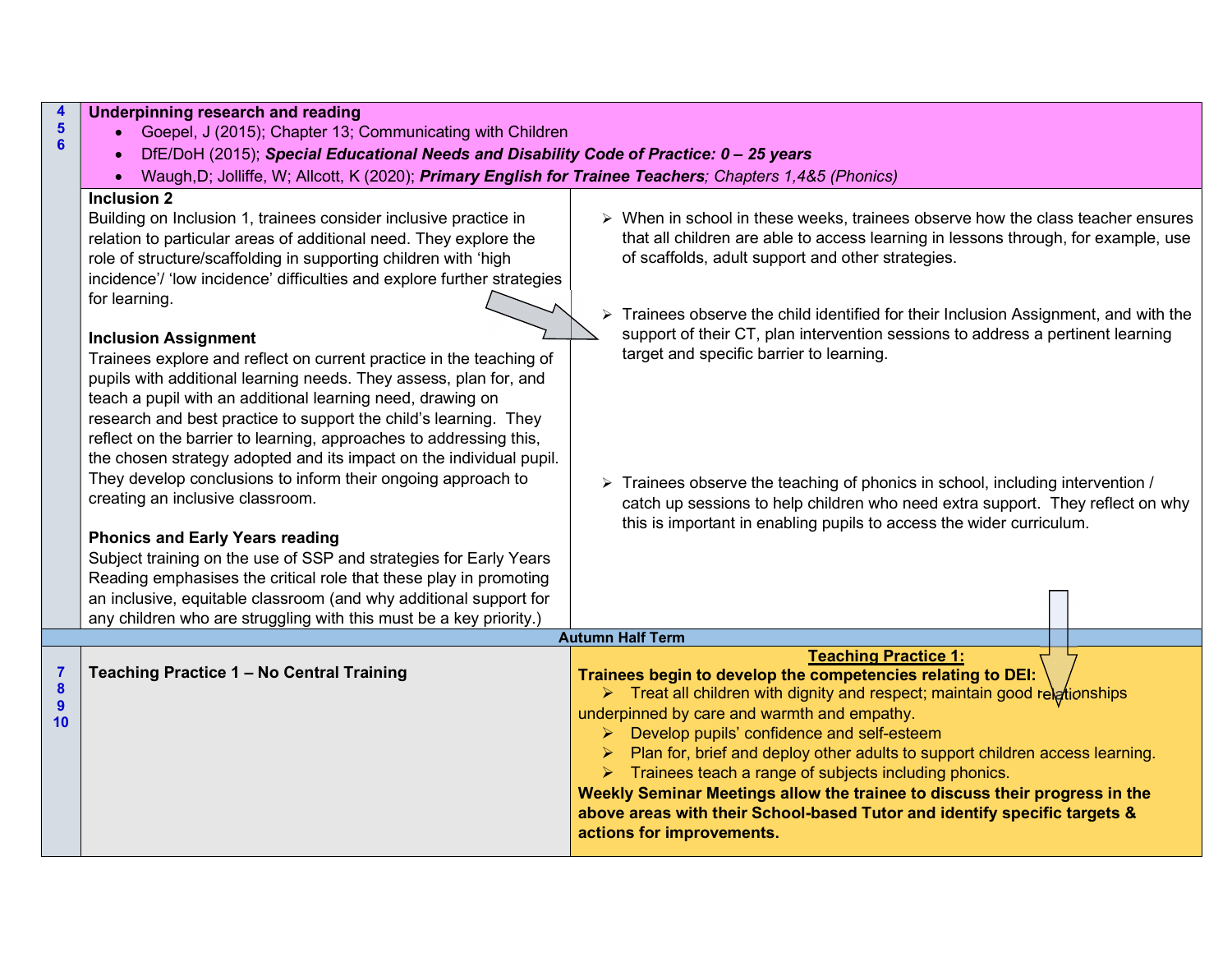### Underpinning research and reading

- Government Equalities Office (2010): Equality Act 2010 What do I need to know?
- Goepel, J (2015): Chapters 7 & 8
- Arnot, M et al. (2014): School Approaches to the Education of EAL students

# Promoting DEI in the Primary Classroom 1

Trainees are introduced to the legal/statutory frameworks which govern equality in schools and wider society. They consider the implications of the Equalities Act 2010 on school/classroom practice, explore challenges & discrimination that individuals may face in an educational context due by having protected characteristics (e.g. potential challenges faced by BME pupils / those from different religions) and how the teacher can mitigate these.

# Teaching English as an Additional Language 1

Trainees develop an understanding of the needs of pupils with English as an Additional Language. They consider how schools manage the induction and integration of pupils with no or limited English, and the use of strategies to enable them to participate and progress in their learning.

### Subject Training:

All trainers are required to incorporate DEI appropriately within subject training during the course. In term 1, this includes introductions to:

- Maths: Supporting children with specific challenges to numerical learning, such as dyscalculia.
- **English:** Supporting children with specific challenges to progress in literacy, including impact of dyslexia.
- R.E.: How developing an understanding of the principles, values and customs of different religions contributes to promoting and celebrating diversity within the school community and beyond.
- $\triangleright$  In advance of the session, trainees reflect on their experience of DEI both in their school A placement to date, and more widely. This includes any personal experience of racism or other discriminatory practices.
- $\triangleright$  As part of the transition into their spring term placement, trainees review DEI policy and practice in their School B, identifying similarities and differences in approach from their school A placement. (Also see week 28.)
- $\triangleright$  In advance of the EAL session, trainees consider any experience they have in a multi-lingual context. Working with their SBT, they identify their school's approach to supporting EAL and, where possible, observe and reflect on this.
- $\triangleright$  Following EAL training, trainees complete the school self-evaluation matrix from the New Arrivals Excellence Programme and reflect on current practice in their school and class.
- $\triangleright$  Trainees follow up theory from subject training through practical learning tasks in school, and during their teaching practice. For example, they are supported to incorporate principles of inclusion into subject planning and teaching through effective differentiation and scaffolding.

Christmas Holiday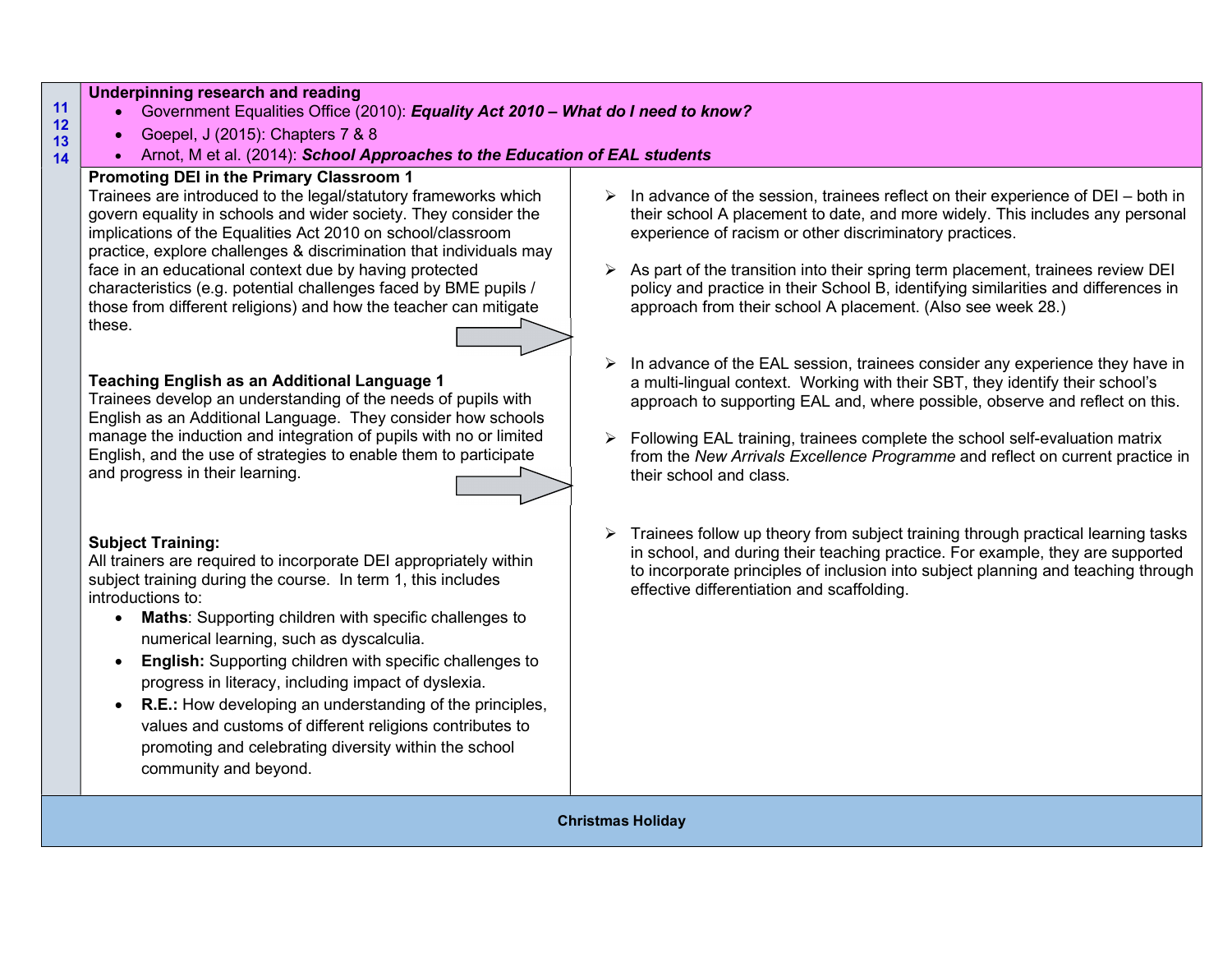| 15<br>16        | Underpinning research and reading                                                                                                                                                                                                                                                                                                                                                                         |                                                                                                                                                                                                                                                                      |  |
|-----------------|-----------------------------------------------------------------------------------------------------------------------------------------------------------------------------------------------------------------------------------------------------------------------------------------------------------------------------------------------------------------------------------------------------------|----------------------------------------------------------------------------------------------------------------------------------------------------------------------------------------------------------------------------------------------------------------------|--|
| 17              | DfE (2014) Promoting Fundamental British Values as part of SMSC in Schools                                                                                                                                                                                                                                                                                                                                |                                                                                                                                                                                                                                                                      |  |
|                 |                                                                                                                                                                                                                                                                                                                                                                                                           |                                                                                                                                                                                                                                                                      |  |
|                 |                                                                                                                                                                                                                                                                                                                                                                                                           | Trainees to speak to the School B Headteacher/SENCO about interventions in<br>place for children who attract pupil premium.                                                                                                                                          |  |
|                 | <b>Fundamental British Values</b><br>Trainees explore the concept and principles of Fundamental<br>British Values, and how they support the promotion of diversity,<br>equity and inclusion within schools and the wider community.<br>Trainees review different approaches to incorporating FBV within<br>school curricula, including planning and teaching key elements at<br>an age-appropriate level. | Trainees review approaches taken in their placement schools to promote<br>Fundamental British Values. They reflect on and discuss this with their SBT<br>and consider opportunities to incorporate elements of FBV within their planning<br>for Teaching Practice 2. |  |
| 18<br>19        | Teaching Practice 2 - No Central Training                                                                                                                                                                                                                                                                                                                                                                 | <b>Teaching Practice 2:</b>                                                                                                                                                                                                                                          |  |
| <b>20</b><br>21 |                                                                                                                                                                                                                                                                                                                                                                                                           | Trainees continue to develop the following competencies relating to DEI:                                                                                                                                                                                             |  |
|                 |                                                                                                                                                                                                                                                                                                                                                                                                           | • Treat all children with dignity and respect; maintain good relationships with children<br>underpinned by care and warmth and empathy.                                                                                                                              |  |
|                 |                                                                                                                                                                                                                                                                                                                                                                                                           | • Take advantage of opportunities to develop pupils' confidence and self-esteem                                                                                                                                                                                      |  |
|                 |                                                                                                                                                                                                                                                                                                                                                                                                           | • Plan for, brief and deploy other adults in class to support children access learning.                                                                                                                                                                              |  |
|                 |                                                                                                                                                                                                                                                                                                                                                                                                           | • Trainees teach a range of subjects including phonics.                                                                                                                                                                                                              |  |
|                 |                                                                                                                                                                                                                                                                                                                                                                                                           | Weekly Seminar Meetings allow the trainee to discuss their progress in the                                                                                                                                                                                           |  |
|                 |                                                                                                                                                                                                                                                                                                                                                                                                           | above areas with their Mentor and identify specific targets & actions to ensure                                                                                                                                                                                      |  |
|                 |                                                                                                                                                                                                                                                                                                                                                                                                           | improvements.<br><b>Spring Half Term</b>                                                                                                                                                                                                                             |  |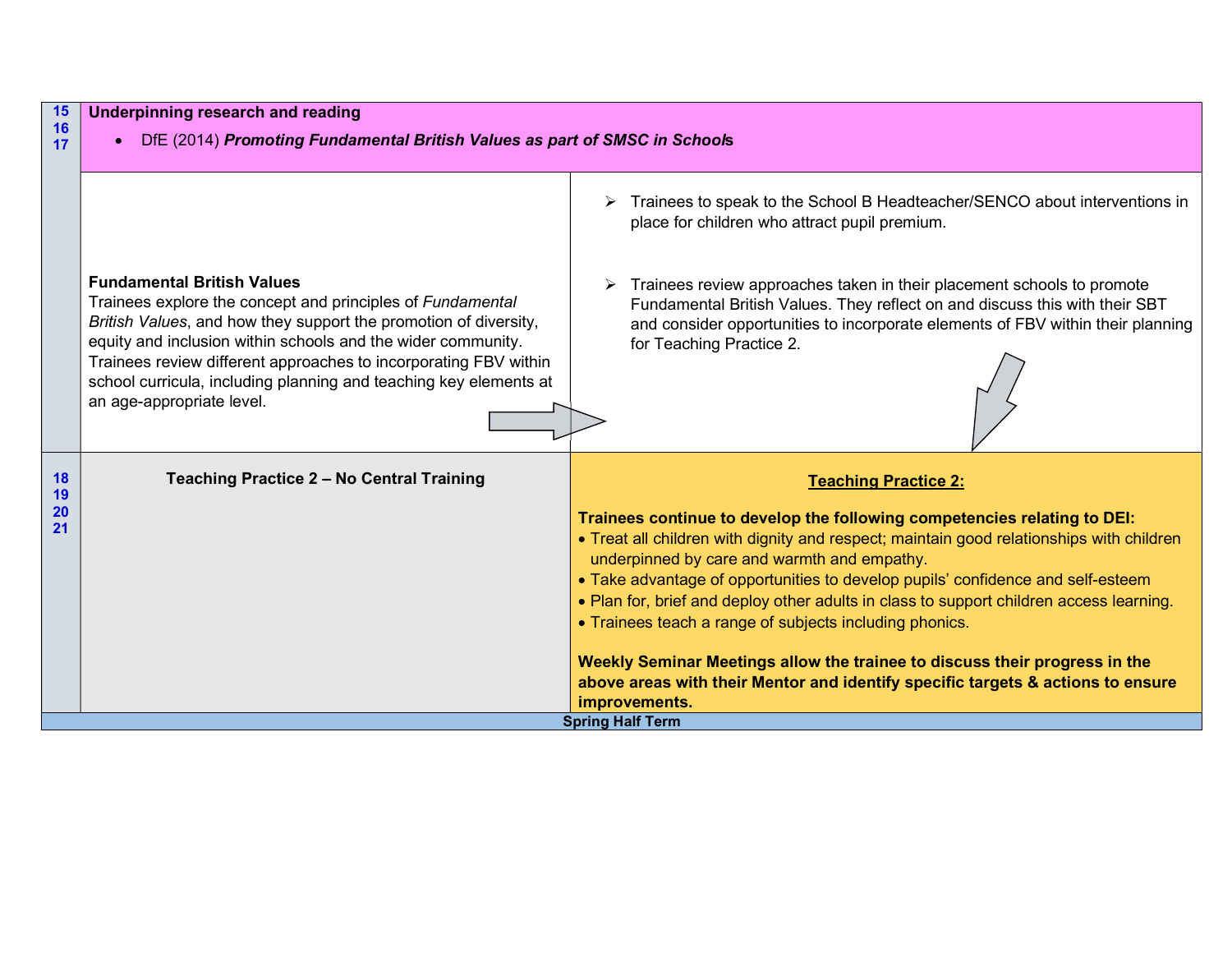22 Underpinning research and reading

- 23 24
- Moffat, A (2020) No Outsiders: Everyone Different, Everyone Welcome: Preparing Children for Life in Modern Britain
	- Education Endowment Foundation (2017): The Attainment Gap
	- Bomber, L (2007): Inside I'm Hurting: Practical Strategies for Supporting Children with Attachment Difficulties in Schools

### Promoting DEI – Session 2

Trainees explore how teachers and schools promote and celebrate diversity. As well as being a moral imperative, they consider the benefits of proactive incorporation of diversity into curricula and planning. They examine different approaches schools take and reflect on ideas. Trainees further develop their understanding of equity, as well as notions of power and marginalisation in society and how these impact on life experiences (including access to, and experience of, education).

# Teaching EAL – Session 2

Trainees visit a primary school in Exeter with the highest levels of EAL in Devon. They gain first-hand experience of the strategies and resources used to support children's integration into school, and the specialist help provided to enable these pupils to engage with, and progress in, their learning.

### Interventions to support SEMH

This training seeks to further develop trainees' understanding of assessing and addressing needs of children with SEMH, and explores practice in planning effective interventions, and the skills needed to deliver these effectively.

### Incorporating DEI in primary teaching: A different perspective

Trainees meet virtually with their peers in the Leicester SCITT to compare and contrast different approaches to DEI in communities with different cultural backgrounds.

### Subject Training :

All trainers are required to incorporate DEI appropriately within subject training during the course. In term 2, this includes

• History: Emphasis on the importance of understanding different perspectives of historical events; supporting trainees' understanding of how to teach 'contested'

 $\triangleright$  (From Spring 2023) Trainees to undertake learning walk with School B SBT, to include identifying aspects of school provision that support DEI. Trainees supported to reflect on similarities and differences between their placement schools.

 Trainees observe and review provision for a child with EAL in their School B Placement. They speak with the child about their experience and what they have found most helpful. Trainees reflect on this provision with their SBT.

 $\triangleright$  Following this training, trainees meet with the person responsible for SEMH interventions in their school to discuss measures to support mental health and wellbeing – both proactively through the curriculum and reactively in response to individual need. Trainees reflect on this and identify five different approaches they could incorporate into their classroom practice to support SEMH.

 $\triangleright$  Trainees are encouraged to incorporate elements from subject training into planning and delivery of Integrated Project Assessment.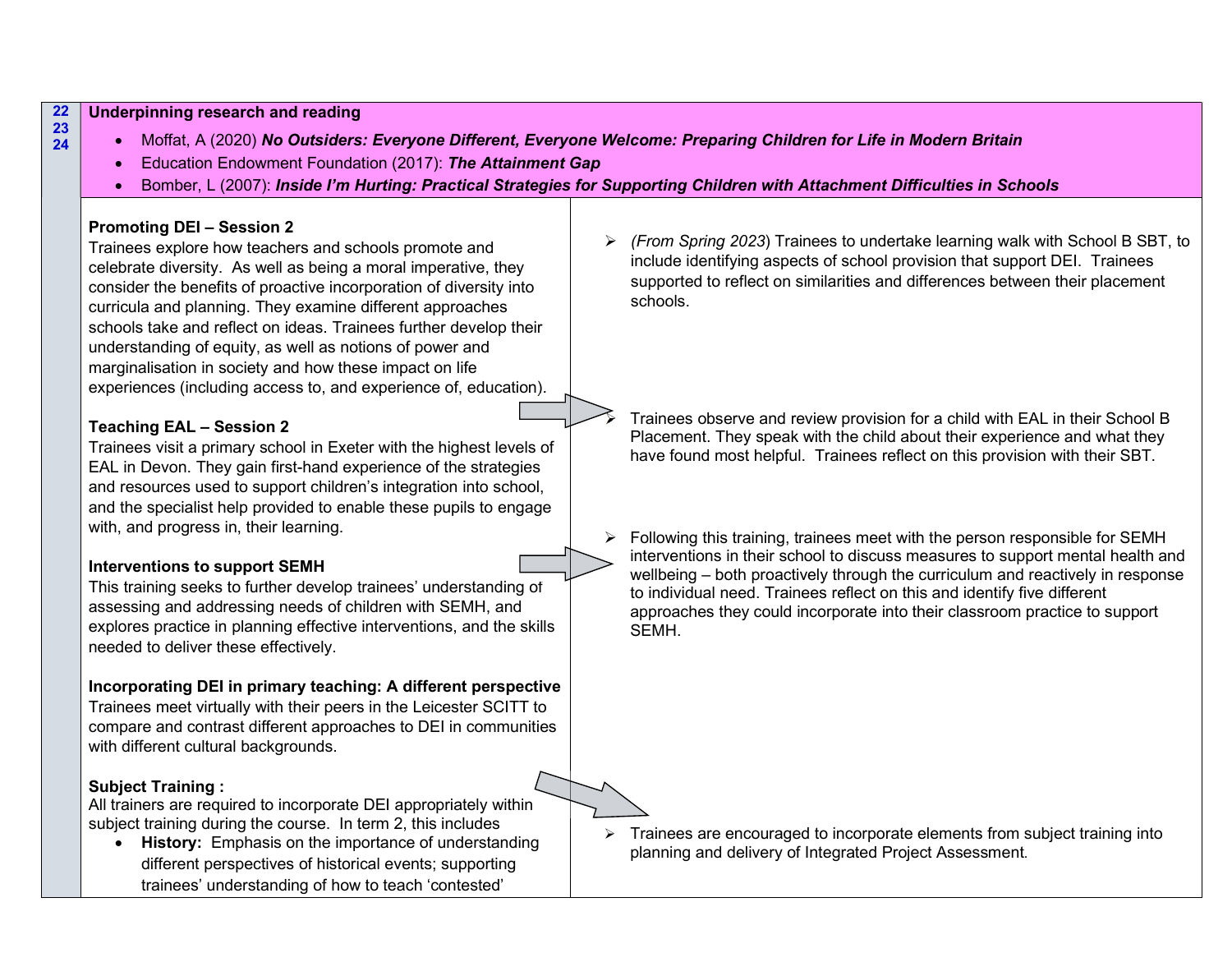|                       | historical events and issues, such as the benefits of<br>Empire.<br>Geography: Considers the subject's role in helping<br>$\bullet$<br>children to develop an understanding of different cultures,<br>as well as their skills to compare, contrast and analyse.<br><b>R.E.:</b> Trainees visit one of the largest mosques in the<br>$\bullet$<br>South West, learning about the traditions and customs of<br>the Islamic faith, and reflecting on how these can be taught<br>effectively within the curriculum as part of RE. | $\triangleright$ Trainees are encouraged to incorporate elements from subject training into the<br>planning and delivery of their Integrated Project Assessment.                                                                                                                                                                                                                                                                                                                                                                                                                                                                                                                                                      |
|-----------------------|-------------------------------------------------------------------------------------------------------------------------------------------------------------------------------------------------------------------------------------------------------------------------------------------------------------------------------------------------------------------------------------------------------------------------------------------------------------------------------------------------------------------------------|-----------------------------------------------------------------------------------------------------------------------------------------------------------------------------------------------------------------------------------------------------------------------------------------------------------------------------------------------------------------------------------------------------------------------------------------------------------------------------------------------------------------------------------------------------------------------------------------------------------------------------------------------------------------------------------------------------------------------|
| <b>25</b><br>26<br>27 |                                                                                                                                                                                                                                                                                                                                                                                                                                                                                                                               | <b>Integrated Project Assignment</b><br>(Plan and teach a cross-curricula sequence of work combining objectives from<br>core and foundation subjects)<br>As well as continuing to refine their DEI related practice (see statements below),<br>trainees are also encouraged to incorporate an element of Fundamental British<br>Values teaching if they have not already done so in TP2.<br>• Take advantage of opportunities to develop pupils' confidence and self-esteem.<br>. Plan for, brief and deploy other adults in class to support children to access learning.<br>• Treat all children with dignity and respect; maintain good relationships with children<br>underpinned by care and warmth and empathy. |
|                       |                                                                                                                                                                                                                                                                                                                                                                                                                                                                                                                               | <b>Easter Holiday</b>                                                                                                                                                                                                                                                                                                                                                                                                                                                                                                                                                                                                                                                                                                 |
| 28<br>29<br>30        | <b>Underpinning research and reading</b><br>Brooks, G (2016): What works for children with literacy difficulties?<br>Gipps, C and Murphy, P (1994): A Fair Test? Assessment, Achievement and Equity<br>Pollard, A (2018): Chapter 14<br><b>Pupil Progress and Interventions</b>                                                                                                                                                                                                                                               |                                                                                                                                                                                                                                                                                                                                                                                                                                                                                                                                                                                                                                                                                                                       |
|                       | In this session, trainees develop their understanding of how pupil<br>progress is monitored through and across school years. They<br>explore how assessments may need to be tailored for children<br>with SEND to ensure they fully reflect the pupil's knowledge and<br>understanding. Trainees also discuss how these are then used to<br>inform intervention planning and escalation.                                                                                                                                      | In planning for their final teaching practice, trainees review the progress and<br>achievement data for each child in their class. They use this to inform teaching<br>strategies, groupings and interventions.                                                                                                                                                                                                                                                                                                                                                                                                                                                                                                       |
| 31<br>32              | Teaching Practice 3 - No Central Training                                                                                                                                                                                                                                                                                                                                                                                                                                                                                     | <b>Teaching Practice 3:</b><br>Trainees teach 80% of the timetable, across all core and foundation subjects,<br>including phonics. They continue to refine practice across all elements of the teaching<br>standards to the level required to achieve Qualified Teacher Status.                                                                                                                                                                                                                                                                                                                                                                                                                                       |